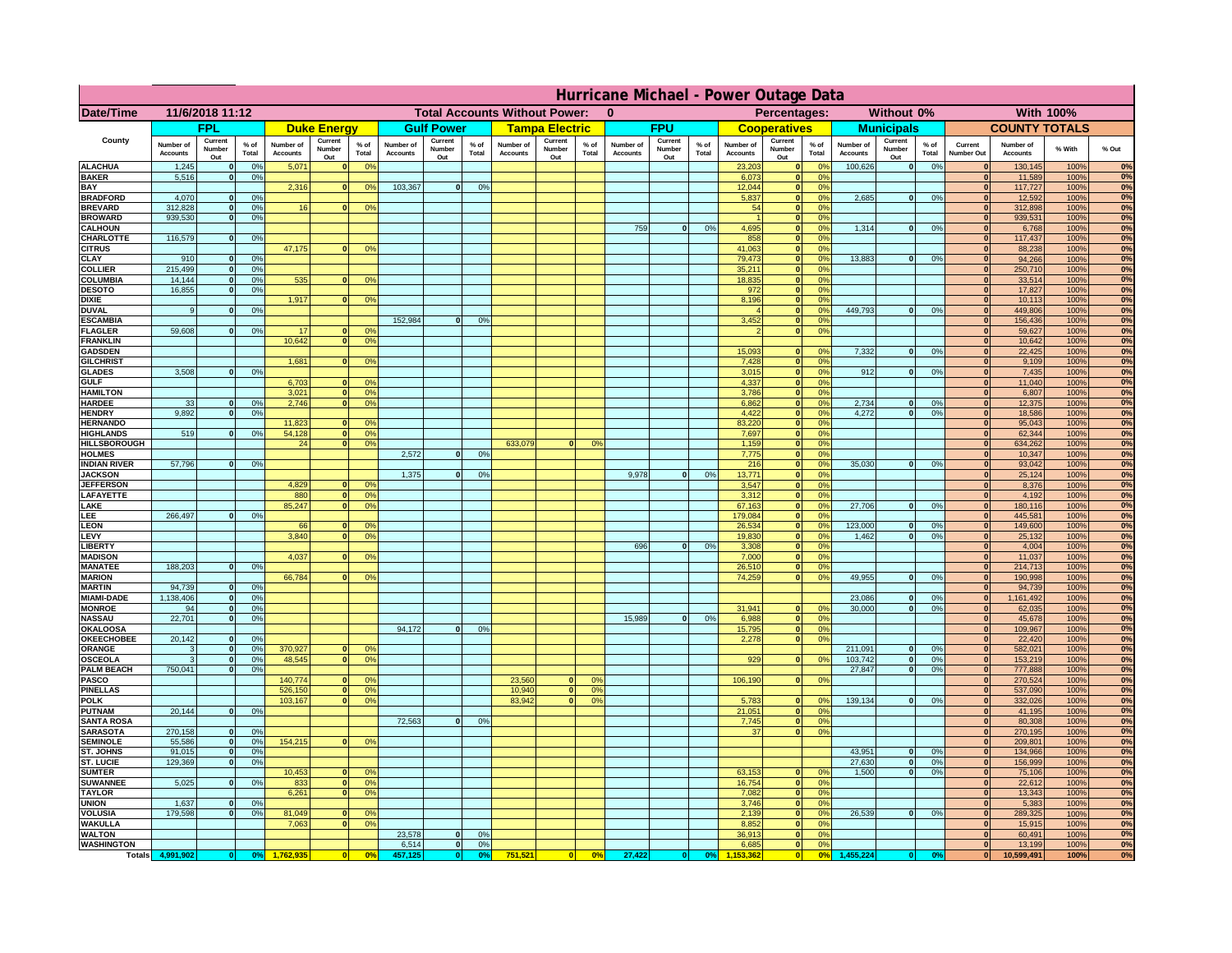# 11/6/2018 11:12 AM Hurricane Michael

| <b>Power Provider</b>                | <b>County</b>       | <b>Number of Customers</b> | <b>Current Number Out</b> | <b>Outage Percentage</b> | <b>Estimated Restore Time</b> |
|--------------------------------------|---------------------|----------------------------|---------------------------|--------------------------|-------------------------------|
| Central Florida Electric Cooperative | <b>ALACHUA</b>      | 875                        | $\mathbf{0}$              | 0.00%                    | <b>TBD</b>                    |
| Central Florida Electric Cooperative | <b>DIXIE</b>        | 7,595                      | $\mathbf 0$               | 0.00%                    | TBD                           |
|                                      |                     |                            | $\mathbf{0}$              |                          |                               |
| Central Florida Electric Cooperative | <b>GILCHRIST</b>    | 7,424                      |                           | 0.00%                    | Restored                      |
| Central Florida Electric Cooperative | LAFAYETTE           | 9                          | $\mathbf 0$               | 0.00%                    | TBD                           |
| Central Florida Electric Cooperative | LEVY                | 17,513                     | $\mathbf 0$               | 0.00%                    | Restored                      |
| Central Florida Electric Cooperative | <b>MARION</b>       | 9                          | $\pmb{0}$                 | 0.00%                    | TBD                           |
| Chattahoochee Electric               | <b>GADSDEN</b>      | 1,173                      | $\pmb{0}$                 | 0.00%                    | Restored                      |
| Choctawhatchee Electric Cooperative  | <b>HOLMES</b>       | 293                        | $\pmb{0}$                 | 0.00%                    | Restored                      |
| Choctawhatchee Electric Cooperative  | <b>OKALOOSA</b>     | 15,795                     | $\pmb{0}$                 | 0.00%                    | Restored                      |
| Choctawhatchee Electric Cooperative  | <b>SANTA ROSA</b>   | 201                        | $\pmb{0}$                 | 0.00%                    | Restored                      |
| Choctawhatchee Electric Cooperative  | <b>WALTON</b>       | 36,812                     | $\pmb{0}$                 | 0.00%                    | Restored                      |
| City of Alachua                      | <b>ALACHUA</b>      | 4,426                      | $\pmb{0}$                 | 0.00%                    | TBD                           |
|                                      | <b>POLK</b>         |                            | $\mathbf 0$               |                          | TBD                           |
| City of Bartow                       |                     | 11,790                     |                           | 0.00%                    |                               |
| City of Blountstown                  | CALHOUN             | 1,314                      | $\pmb{0}$                 | 0.00%                    | Restored                      |
| City of Bushnell                     | <b>SUMTER</b>       | 1,500                      | $\mathbf{0}$              | 0.00%                    | TBD                           |
| City of Clewiston                    | <b>HENDRY</b>       | 4,272                      | $\pmb{0}$                 | 0.00%                    | TBD                           |
| City of Fort Meade                   | <b>POLK</b>         | 2,379                      | $\mathbf 0$               | 0.00%                    | TBD                           |
| City of Havana                       | GADSDEN             | 1,391                      | $\pmb{0}$                 | 0.00%                    | Restored                      |
| City of Leesburg                     | LAKE                | 22,000                     | $\mathbf{0}$              | 0.00%                    | TBD                           |
| City of Moore Haven                  | <b>GLADES</b>       | 912                        | $\pmb{0}$                 | 0.00%                    | TBD                           |
| City of Mount Dora                   | LAKE                | 5,706                      | $\mathbf 0$               | 0.00%                    | <b>TBD</b>                    |
|                                      | <b>ALACHUA</b>      | 1,727                      | $\pmb{0}$                 | 0.00%                    | TBD                           |
| City of Newberry                     |                     |                            |                           |                          |                               |
| City of Quincy                       | <b>GADSDEN</b>      | 4,768                      | $\pmb{0}$                 | 0.00%                    | Restored                      |
| City of Starke                       | <b>BRADFORD</b>     | 2,685                      | $\pmb{0}$                 | 0.00%                    | TBD                           |
| City of Tallahassee                  | <b>LEON</b>         | 123,000                    | $\mathbf 0$               | 0.00%                    | Restored                      |
| City of Vero Beach                   | <b>INDIAN RIVER</b> | 35,030                     | $\mathbf 0$               | 0.00%                    | TBD                           |
| City of Wauchula                     | <b>HARDEE</b>       | 2,734                      | $\mathbf 0$               | 0.00%                    | TBD                           |
| City of Williston                    | LEVY                | 1,462                      | $\pmb{0}$                 | 0.00%                    | TBD                           |
| City of Winter Park                  | ORANGE              | 13,941                     | $\mathbf 0$               | 0.00%                    | TBD                           |
| Clay Electric Cooperative            | <b>ALACHUA</b>      | 22,328                     | $\pmb{0}$                 | 0.00%                    | TBD                           |
|                                      |                     |                            | $\mathbf 0$               |                          |                               |
| Clay Electric Cooperative            | <b>BAKER</b>        | 2,476                      |                           | 0.00%                    | <b>TBD</b>                    |
| Clay Electric Cooperative            | <b>BRADFORD</b>     | 5,837                      | $\pmb{0}$                 | 0.00%                    | TBD                           |
| Clay Electric Cooperative            | <b>CLAY</b>         | 79,473                     | $\mathbf 0$               | 0.00%                    | <b>TBD</b>                    |
| Clay Electric Cooperative            | COLUMBIA            | 16,922                     | $\mathbf 0$               | 0.00%                    | TBD                           |
| Clay Electric Cooperative            | <b>DUVAL</b>        | $\overline{4}$             | $\mathbf 0$               | 0.00%                    | <b>TBD</b>                    |
| Clay Electric Cooperative            | <b>FLAGLER</b>      | $\overline{2}$             | $\pmb{0}$                 | 0.00%                    | TBD                           |
| Clay Electric Cooperative            | <b>GILCHRIST</b>    | $\sqrt{4}$                 | $\mathbf 0$               | 0.00%                    | <b>TBD</b>                    |
| Clay Electric Cooperative            | LAKE                | 2,239                      | $\mathbf 0$               | 0.00%                    | TBD                           |
| Clay Electric Cooperative            | LEVY                | 712                        | $\pmb{0}$                 | 0.00%                    | <b>TBD</b>                    |
| Clay Electric Cooperative            |                     | 16,301                     | $\pmb{0}$                 | 0.00%                    | TBD                           |
|                                      | <b>MARION</b>       |                            |                           |                          |                               |
| Clay Electric Cooperative            | PUTNAM              | 21,051                     | $\mathbf 0$               | 0.00%                    | <b>TBD</b>                    |
| Clay Electric Cooperative            | SUWANNEE            | 5                          | $\mathbf 0$               | 0.00%                    | TBD                           |
| Clay Electric Cooperative            | <b>UNION</b>        | 3,746                      | $\pmb{0}$                 | 0.00%                    | TBD                           |
| Clay Electric Cooperative            | <b>VOLUSIA</b>      | 2,139                      | $\pmb{0}$                 | 0.00%                    | TBD                           |
| Duke Energy                          | <b>ALACHUA</b>      | 5,071                      | $\Omega$                  | 0.00%                    | Restored                      |
| Duke Energy                          | BAY                 | 2,316                      | 0                         | 0.00%                    | TBD                           |
| <b>Duke Energy</b>                   | <b>BREVARD</b>      | 16                         | $\pmb{0}$                 | 0.00%                    | Restored                      |
| Duke Energy                          | <b>CITRUS</b>       | 47,175                     | $\pmb{0}$                 | 0.00%                    | Restored                      |
| <b>Duke Energy</b>                   | <b>COLUMBIA</b>     | 535                        | $\mathbf 0$               | 0.00%                    | Restored                      |
|                                      |                     |                            |                           |                          | Restored                      |
| Duke Energy                          | <b>DIXIE</b>        | 1,917                      | $\pmb{0}$                 | 0.00%                    |                               |
| Duke Energy                          | <b>FLAGLER</b>      | 17                         | $\pmb{0}$                 | 0.00%                    | Restored                      |
| Duke Energy                          | <b>FRANKLIN</b>     | 10,642                     | 0                         | 0.00%                    | Restored                      |
| <b>Duke Energy</b>                   | <b>GILCHRIST</b>    | 1,681                      | $\pmb{0}$                 | 0.00%                    | Restored                      |
| Duke Energy                          | <b>GULF</b>         | 6,703                      | $\pmb{0}$                 | 0.00%                    | TBD                           |
| <b>Duke Energy</b>                   | <b>HAMILTON</b>     | 3,021                      | $\pmb{0}$                 | 0.00%                    | Restored                      |
| Duke Energy                          | HARDEE              | 2,746                      | 0                         | 0.00%                    | Restored                      |
| Duke Energy                          | <b>HERNANDO</b>     | 11,823                     | $\pmb{0}$                 | 0.00%                    | Restored                      |
| Duke Energy                          | <b>HIGHLANDS</b>    | 54,128                     | 0                         | 0.00%                    | Restored                      |
| Duke Energy                          | <b>HILLSBOROUGH</b> | 24                         | $\pmb{0}$                 | 0.00%                    | Restored                      |
|                                      |                     |                            |                           |                          |                               |
| Duke Energy                          | <b>JEFFERSON</b>    | 4,829                      | 0                         | 0.00%                    | Restored                      |
| <b>Duke Energy</b>                   | LAFAYETTE           | 880                        | $\mathbf 0$               | 0.00%                    | Restored                      |
| Duke Energy                          | LAKE                | 85,247                     | $\pmb{0}$                 | 0.00%                    | Restored                      |
| Duke Energy                          | <b>LEON</b>         | 66                         | $\pmb{0}$                 | 0.00%                    | Restored                      |
| Duke Energy                          | LEVY                | 3,840                      | $\pmb{0}$                 | 0.00%                    | Restored                      |
| Duke Energy                          | <b>MADISON</b>      | 4,037                      | $\pmb{0}$                 | 0.00%                    | Restored                      |
| Duke Energy                          | <b>MARION</b>       | 66,784                     | $\pmb{0}$                 | 0.00%                    | Restored                      |
| <b>Duke Energy</b>                   | ORANGE              | 370,927                    | $\pmb{0}$                 | 0.00%                    | Restored                      |
| Duke Energy                          | OSCEOLA             | 48,545                     | $\pmb{0}$                 | 0.00%                    | Restored                      |
| <b>Duke Energy</b>                   | PASCO               | 140,774                    | $\mathsf{O}\xspace$       | 0.00%                    | Restored                      |
|                                      |                     |                            |                           |                          |                               |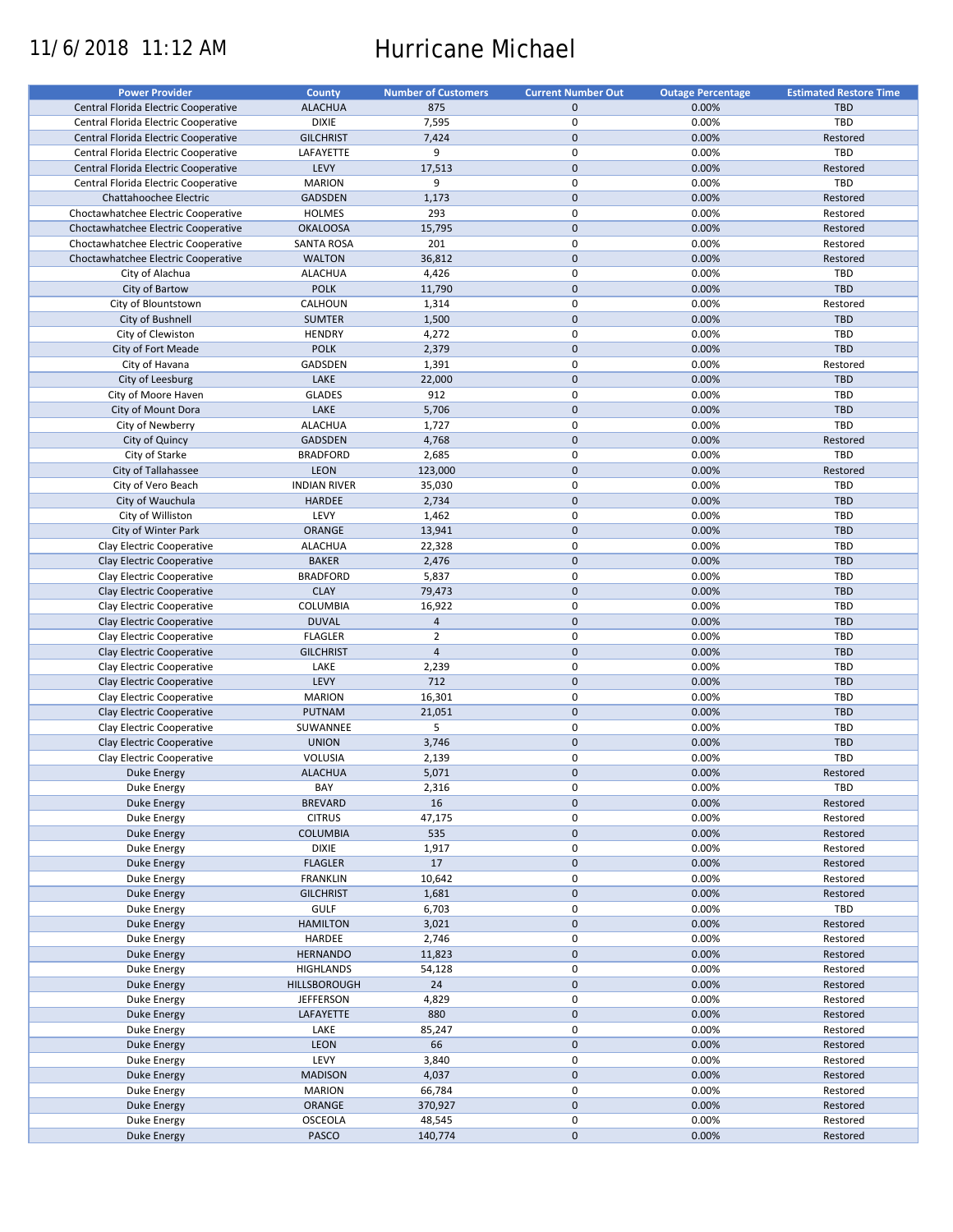### 11/6/2018 11:12 AM Hurricane Michael

| Duke Energy                                        | PINELLAS            | 526,150      | 0            | 0.00% | Restored   |
|----------------------------------------------------|---------------------|--------------|--------------|-------|------------|
|                                                    |                     |              |              |       |            |
| Duke Energy                                        | <b>POLK</b>         | 103,167      | $\mathbf{0}$ | 0.00% | Restored   |
| Duke Energy                                        | SEMINOLE            | 154,215      | 0            | 0.00% | Restored   |
| Duke Energy                                        | <b>SUMTER</b>       | 10,453       | $\mathbf 0$  | 0.00% | Restored   |
| Duke Energy                                        | SUWANNEE            | 833          | $\pmb{0}$    | 0.00% | Restored   |
|                                                    |                     |              |              |       |            |
| Duke Energy                                        | <b>TAYLOR</b>       | 6,261        | $\mathbf 0$  | 0.00% | Restored   |
| Duke Energy                                        | <b>VOLUSIA</b>      | 81,049       | 0            | 0.00% | Restored   |
| <b>Duke Energy</b>                                 | <b>WAKULLA</b>      | 7,063        | $\mathbf 0$  | 0.00% | Restored   |
| Escambia River Electric Cooperative, Inc.          | <b>ESCAMBIA</b>     | 3,452        | $\pmb{0}$    | 0.00% | TBD        |
| Escambia River Electric Cooperative, Inc.          | <b>SANTA ROSA</b>   | 7,544        | $\mathbf 0$  | 0.00% | <b>TBD</b> |
|                                                    |                     |              |              |       |            |
| Florida Keys Electric Cooperative                  | <b>MONROE</b>       | 31,941       | 0            | 0.00% | TBD        |
| Florida Power and Light Company                    | <b>ALACHUA</b>      | 1,245        | $\mathbf 0$  | 0.00% | <b>TBD</b> |
| Florida Power and Light Company                    | <b>BAKER</b>        | 5,516        | $\pmb{0}$    | 0.00% | TBD        |
| Florida Power and Light Company                    | <b>BRADFORD</b>     | 4,070        | $\pmb{0}$    | 0.00% | <b>TBD</b> |
|                                                    |                     |              |              |       |            |
| Florida Power and Light Company                    | <b>BREVARD</b>      | 312,828      | 0            | 0.00% | TBD        |
| Florida Power and Light Company                    | <b>BROWARD</b>      | 939,530      | $\mathbf 0$  | 0.00% | <b>TBD</b> |
| Florida Power and Light Company                    | CHARLOTTE           | 116,579      | $\pmb{0}$    | 0.00% | TBD        |
| Florida Power and Light Company                    | <b>CLAY</b>         | 910          | $\mathbf 0$  | 0.00% | TBD        |
|                                                    |                     |              |              |       |            |
| Florida Power and Light Company                    | <b>COLLIER</b>      | 215,499      | 0            | 0.00% | TBD        |
| Florida Power and Light Company                    | <b>COLUMBIA</b>     | 14,144       | $\mathbf 0$  | 0.00% | <b>TBD</b> |
| Florida Power and Light Company                    | <b>DESOTO</b>       | 16,855       | $\pmb{0}$    | 0.00% | TBD        |
| Florida Power and Light Company                    | <b>DUVAL</b>        | 9            | $\mathbf 0$  | 0.00% | <b>TBD</b> |
|                                                    |                     |              |              |       |            |
| Florida Power and Light Company                    | <b>FLAGLER</b>      | 59,608       | 0            | 0.00% | TBD        |
| Florida Power and Light Company                    | <b>GLADES</b>       | 3,508        | $\mathbf 0$  | 0.00% | TBD        |
| Florida Power and Light Company                    | HARDEE              | 33           | $\pmb{0}$    | 0.00% | TBD        |
| Florida Power and Light Company                    | <b>HENDRY</b>       | 9,892        | $\mathbf 0$  | 0.00% | TBD        |
|                                                    |                     |              |              |       |            |
| Florida Power and Light Company                    | <b>HIGHLANDS</b>    | 519          | $\pmb{0}$    | 0.00% | TBD        |
| Florida Power and Light Company                    | <b>INDIAN RIVER</b> | 57,796       | $\mathbf 0$  | 0.00% | <b>TBD</b> |
| Florida Power and Light Company                    | <b>LEE</b>          | 266,497      | $\pmb{0}$    | 0.00% | TBD        |
|                                                    |                     |              |              |       |            |
| Florida Power and Light Company                    | <b>MANATEE</b>      | 188,203      | $\pmb{0}$    | 0.00% | <b>TBD</b> |
| Florida Power and Light Company                    | <b>MARTIN</b>       | 94,739       | 0            | 0.00% | TBD        |
| Florida Power and Light Company                    | MIAMI-DADE          | 1,138,406    | $\mathbf 0$  | 0.00% | <b>TBD</b> |
| Florida Power and Light Company                    | <b>MONROE</b>       | 94           | $\pmb{0}$    | 0.00% | TBD        |
|                                                    |                     |              |              |       |            |
| Florida Power and Light Company                    | <b>NASSAU</b>       | 22,701       | $\pmb{0}$    | 0.00% | <b>TBD</b> |
| Florida Power and Light Company                    | OKEECHOBEE          | 20,142       | $\pmb{0}$    | 0.00% | TBD        |
| Florida Power and Light Company                    | ORANGE              | $\mathbf{3}$ | $\mathbf 0$  | 0.00% | <b>TBD</b> |
| Florida Power and Light Company                    | <b>OSCEOLA</b>      | 3            | 0            | 0.00% | TBD        |
|                                                    |                     |              | $\pmb{0}$    |       | <b>TBD</b> |
| Florida Power and Light Company                    | PALM BEACH          | 750,041      |              | 0.00% |            |
| Florida Power and Light Company                    | PUTNAM              | 20,144       | $\pmb{0}$    | 0.00% | TBD        |
| Florida Power and Light Company                    | SARASOTA            | 270,158      | $\mathbf 0$  | 0.00% | <b>TBD</b> |
| Florida Power and Light Company                    | SEMINOLE            | 55,586       | $\mathbf 0$  | 0.00% | TBD        |
|                                                    |                     |              | $\mathbf 0$  | 0.00% | <b>TBD</b> |
| Florida Power and Light Company                    | ST. JOHNS           | 91,015       |              |       |            |
| Florida Power and Light Company                    | ST. LUCIE           | 129,369      | 0            | 0.00% | TBD        |
| Florida Power and Light Company                    | SUWANNEE            | 5,025        | $\mathbf 0$  | 0.00% | <b>TBD</b> |
| Florida Power and Light Company                    | <b>UNION</b>        | 1,637        | 0            | 0.00% | TBD        |
|                                                    |                     |              | $\mathbf{0}$ |       |            |
| Florida Power and Light Company                    | <b>VOLUSIA</b>      | 179,598      |              | 0.00% | TBD        |
| Florida Public Utilities Corporation               | CALHOUN             | 759          | 0            | 0.00% | Restored   |
| Florida Public Utilities Corporation               | <b>JACKSON</b>      | 9,978        | $\mathbf 0$  | 0.00% | Restored   |
| Florida Public Utilities Corporation               | LIBERTY             | 696          | 0            | 0.00% | Restored   |
| Florida Public Utilities Corporation               | <b>NASSAU</b>       | 15,989       | $\mathbf 0$  | 0.00% | Restored   |
|                                                    |                     |              |              |       |            |
| Fort Pierce Utilities Authority                    | ST. LUCIE           | 27,630       | 0            | 0.00% | TBD        |
| Gainesville (Gainesville Regional Utilities - GRU) | <b>ALACHUA</b>      | 94,473       | $\mathbf 0$  | 0.00% | TBD        |
| Glades Electric Cooperative, Inc.                  | <b>GLADES</b>       | 3,015        | 0            | 0.00% | TBD        |
| Glades Electric Cooperative, Inc.                  | HARDEE              | $\mathbf 0$  | $\mathbf 0$  |       | TBD        |
|                                                    |                     |              |              |       |            |
| Glades Electric Cooperative, Inc.                  | <b>HENDRY</b>       | 3,530        | 0            | 0.00% | TBD        |
| Glades Electric Cooperative, Inc.                  | <b>HIGHLANDS</b>    | 7,321        | $\mathbf 0$  | 0.00% | TBD        |
| Glades Electric Cooperative, Inc.                  | <b>OKEECHOBEE</b>   | 2,278        | 0            | 0.00% | TBD        |
| <b>Green Cove Springs Electric</b>                 | <b>CLAY</b>         | 3,889        | $\mathbf 0$  | 0.00% | TBD        |
|                                                    |                     |              |              |       |            |
| Gulf Coast Electric Cooperative, Inc.              | BAY                 | 12,044       | 0            | 0.00% | Restored   |
| Gulf Coast Electric Cooperative, Inc.              | CALHOUN             | 1,843        | $\mathbf 0$  | 0.00% | Restored   |
| Gulf Coast Electric Cooperative, Inc.              | <b>GULF</b>         | 4,337        | 0            | 0.00% | Restored   |
| Gulf Coast Electric Cooperative, Inc.              | <b>JACKSON</b>      | 48           | $\pmb{0}$    | 0.00% | Restored   |
|                                                    |                     |              |              |       |            |
| Gulf Coast Electric Cooperative, Inc.              | <b>WALTON</b>       | 101          | $\pmb{0}$    | 0.00% | Restored   |
| Gulf Coast Electric Cooperative, Inc.              | <b>WASHINGTON</b>   | 2,425        | $\pmb{0}$    | 0.00% | Restored   |
| <b>Gulf Power Company</b>                          | BAY                 | 103,367      | 0            | 0.00% | Restored   |
| <b>Gulf Power Company</b>                          | <b>ESCAMBIA</b>     | 152,984      | $\pmb{0}$    | 0.00% | Restored   |
|                                                    |                     |              | 0            |       |            |
| <b>Gulf Power Company</b>                          | <b>HOLMES</b>       | 2,572        |              | 0.00% | Restored   |
| <b>Gulf Power Company</b>                          | <b>JACKSON</b>      | 1,375        | $\mathbf 0$  | 0.00% | Restored   |
| <b>Gulf Power Company</b>                          | <b>OKALOOSA</b>     | 94,172       | 0            | 0.00% | Restored   |
| <b>Gulf Power Company</b>                          | <b>SANTA ROSA</b>   | 72,563       | $\mathbf 0$  | 0.00% | Restored   |
|                                                    |                     |              |              |       |            |